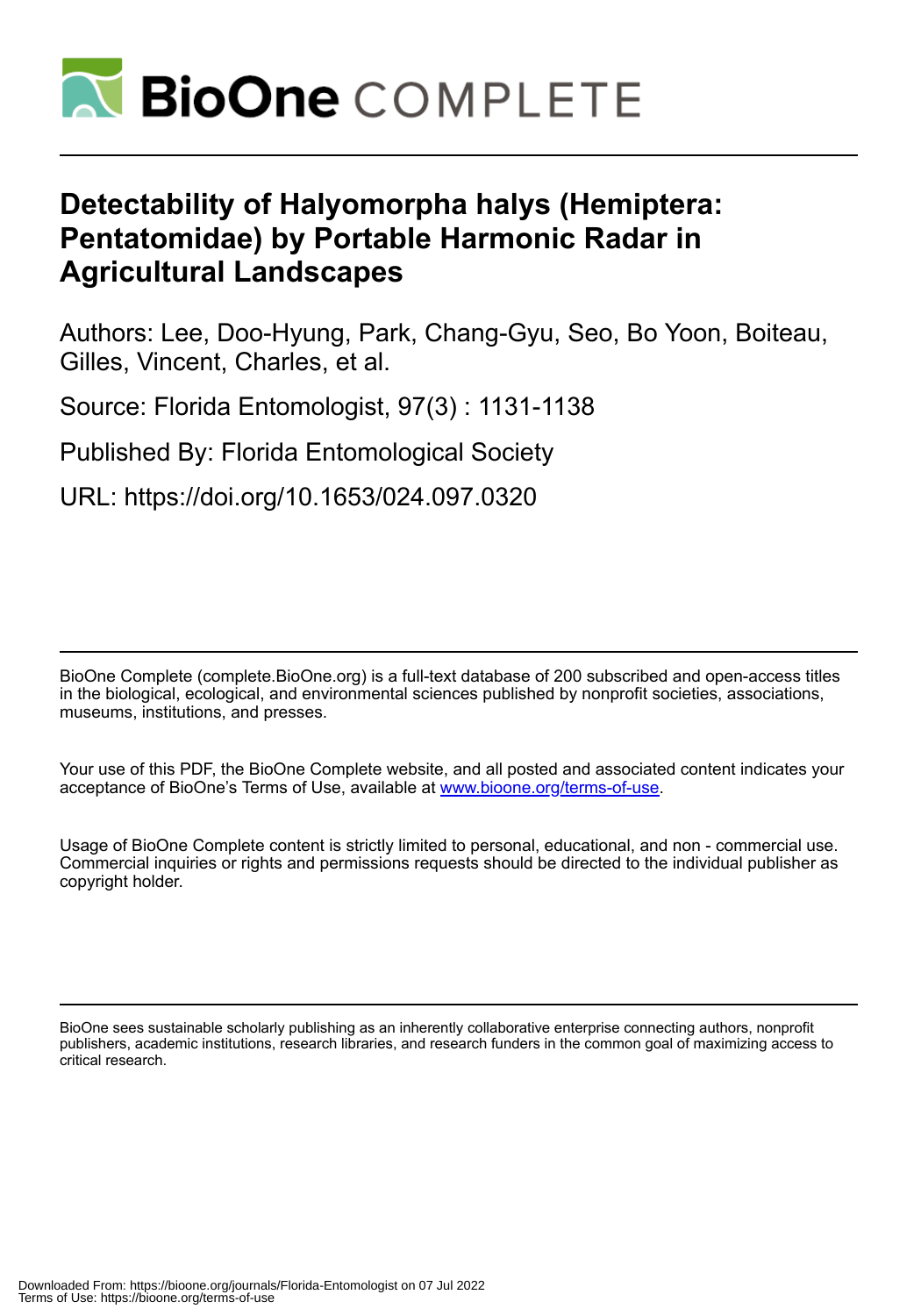## DETECTABILITY OF *HALYOMORPHA HALYS* (HEMIPTERA: PENTATOMIDAE) BY PORTABLE HARMONIC RADAR IN AGRICULTURAL LANDSCAPES

DOO-HYUNG LEE<sup>1.\*</sup>, CHANG-GYU PARK<sup>2</sup>, BO YOON SEO<sup>2</sup>, GILLES BOITEAU<sup>3</sup>, CHARLES VINCENT<sup>4</sup> AND TRACY C. LESKEY<sup>5</sup>

1 Department of Life Sciences, Gachon University, 1342 Seongnamdaero, Seongnam-si, Gyeonggi-do, Republic of Korea

2 National Academy of Agricultural Science, Rural Development Administration, Suwon, Gyeonggi-do, Republic of Korea

3 Agriculture and Agri-Food Canada, Potato Research Centre, 850 Lincoln Rd., PO Box 20280, Fredericton, New Bunswick E3B 4Z7, Canada

4 Agriculture and Agri-Food Canada, Horticulture Research and Development Centre, 430 Gouin Blvd., Saint-Jean-Sur-Richelieu, Québec J3B 3E6, Canada

5 USDA-ARS, Appalachian Fruit Research Station, 2217 Wiltshire Rd. Kearneysville, WV 25430, USA

#### \*Corresponding author; E-mail: dl343@gachon.ac.kr

#### **ABSTRACT**

Harmonic radar technology enhances capability to track the movement of individual small insects under field conditions. To maximize the capacity of this technology, it is necessary that radar tags must be securely attached to insects and that the tags remain functional when subjected to mechanical stress. In this study, a series of experiments was carried out to test an improved harmonic radar tag designed to be more resistant to mechanical stresses and to establish that a portable harmonic radar system can effectively detect adult *Halyomorpha halys* Stål (Hemiptera: Pentatomidae) on various structures in different landscapes. The functional resistance of radar tags to ~1-m free falls on a hard surface was improved significantly by reinforcing the adhesive bond between the radar transponder and the radar wire by application of cyanoacrylate glue. This measure did not affect the detectability of radar tags, and it significantly increased the resistance of radar tags against random mechanical impacts inflicted on the insects and tags. The success rates of locating radar-tagged *H. halys* were compared among different landscapes, including a mowed grasscovered plot  $(250 \text{ m}^2)$ , a mature peach tree plot  $(50 \text{ m}^2)$ , and an unmanaged hedgerow  $(50 \text{ m}^2)$ . The success rates were > 90% in all landscapes tested. There was no significant difference in the search time needed to locate tagged adults. In general, it took less than 2 min to detect and recover *H. halys*. The success rates of locating radar-tagged *H. halys* were also compared among different locations within mature fruit trees. There was no significant difference in the success rates between the inner third (87%) and the outer third of the host tree canopy (100%). However, a significantly longer period of time was required to locate *H. halys* in the inner canopy  $(372 s \pm 95 \text{ SE})$  compared with the outer canopy  $(148 s \pm 39 \text{ SE})$ . When *H. halys* were concealed in the lower, middle and upper thirds of the outer tree canopy, the success rates of locating tagged adults were consistently 95% or greater at all canopy heights with no significant difference in search times needed to locate tagged adults. The results of this study provide context for researchers to reliably use this radar system in the field to study the dispersal biology of *H. halys*.

Key Words: brown marmorated stink bug, invasive species, tracking, detection

#### RESUMEN

La tecnología de radar armónico mejora la capacidad para seguir el movimiento de pequeños insectos individuales bajo condiciones de campo. Para maximizar la capacidad de esta tecnología, es necesario que las etiquetas de radar estén firmemente pegadas a los insectos y que las etiquetas sigan funcionando cuando se someten a estrés mecánico. En este estudio, se realizó una serie de experimentos para probar una etiqueta mejorada de radar armónico diseñada para ser más resistente al estrés mecánico y para establecer un sistema de radar armónico portátil que puede detectar con eficacia los adultos de *Halyomorpha halys* Stål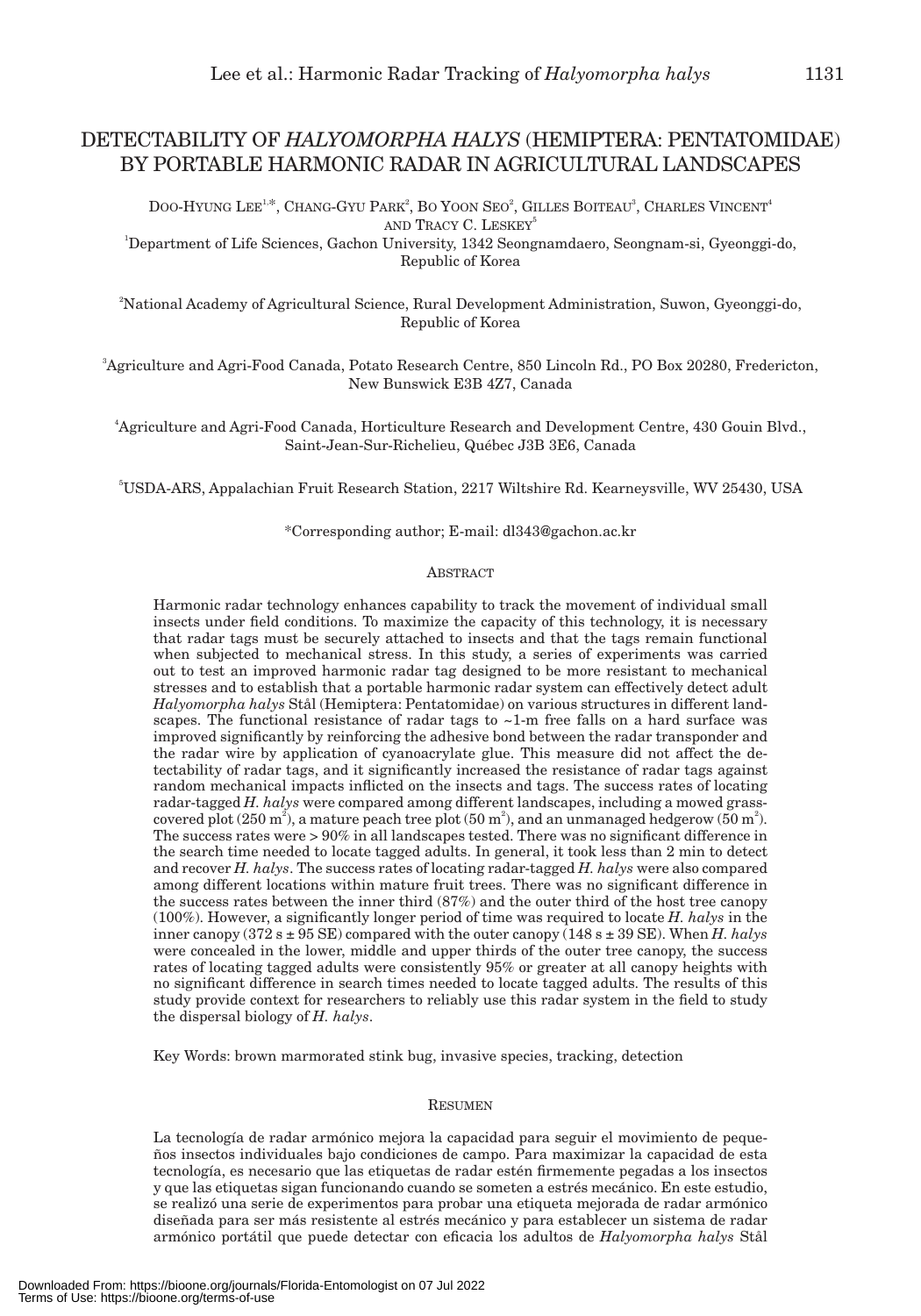(Hemiptera: Pentatomidae) sobre varias estructuras en diferentes áreas de campo. La resistencia funcional de las etiquetas de radar a una caida libre de  $\sim 1$  m sobre una superficie dura se ha mejorado de manera significativa al reforzar la unión adhesiva entre el transponedor de radar y el cable de radar con una aplicación de pegamento cianoacrilato. Esta medida no afectó a la detectabilidad de las etiquetas de radar y aumentó significativamente la resistencia de etiquetas de radar contra los impactos mecánicos infligidos al azar a los insectos y las etiquetas. Las tasas de éxito de localizar las *H. halys* con etiquetas de radar fueron comparadas entre las áreas distintas incluyendo una parcela cubierta de hierba cortada (250 m2), una parcela de árboles de durazno maduro (50 m2), y una fila de arbustos no manejada (50 m2). Las tasas de éxito fueron > 90% en todos las áreas probadas. No hubo diferencia significativa en el tiempo de búsqueda necesario para localizar adultos etiquetados. En general, se tardó menos de 2 minutos para detectar y recuperar las *H. halys.* Se compararon las tasas de éxito de localizar las *H. halys* con etiquetas de radar también entre las diferentes áreas dentro de los árboles frutales maduros. No hubo diferencia significativa en las tasas de éxito entre el tercio interior (87%) y el tercio exterior de la copa de los árboles hospederas (100%). Sin embargo, se requiere un período de tiempo significativamente más largo para localizar *H. halys* en el dosel interior (372 s ± 95 SE) en comparación con la cubierta exterior (148 s  $\pm$  39 SE). Cuando *H. halys* se ocultaron en los tercios inferior, medio y superior de la copa del árbol exterior, las tasas de éxito de la localización de los adultos etiquetados fueron consistentemente 95% o más en todas las alturas del dosel con diferencias significativas en los tiempos de búsqueda necesarios para localizar los adultos etiquetados. Los resultados de este estudio proveen un contexto para los investigadores a utilizar de forma fiable este sistema de radar en el campo para el estudio de la biología de la dispersión de *H. halys*.

Palabras Clave: chinche marmorada café, especies invasoras, seguimiento, detección

The brown marmorated stink bug, *Halyomorpha halys* (Stål) (Hemiptera: Pentatomidae), is native to China, Japan, and the Republic of Korea (Lee et al. 2013a), and was accidentally introduced into the United States (Hoebeke & Carter 2003), Canada (Fogain & Graff 2011), and Europe (e.g., Wermelinger et al. 2008). This polyphagous invasive species has caused significant losses to a diverse array of specialty and row crops in the mid-Atlantic states of the USA (Leskey et al. 2012). Anecdotes and empirical data indicate that adult *H. halys* are very mobile and utilize multiple host plants over the growing season (Leskey et al. 2012; Lee et al. 2013a; Wiman et al. 2014). This ability to reach cultivated crops, wild hosts, and overwintering sites suggest a strong dispersal capacity (Zhang et al. 1993; Inkley 2012; Wiman et al. 2014). In the laboratory, Wiman et al. (2014) found that ~20% of *H. halys*, tethered on a flight mill, flew > 5 km per day. However, to the best of our knowledge, there is essentially no information regarding actual dispersal capacity or behavior of *H. halys* in the field.

Over the past 40 years, radar tracking techniques have continuously improved and provided a new tool to study dispersal behavior and ecology of small animals including arthropods (see Chapman et al. 2011). The development of harmonic radar systems for entomological research allows continuous tracking of individual insects under natural field conditions. Harmonic radar tracks insects by illuminating a tag with a high-power microwave signal and recapturing the second harmonic of the transmitted signal radiating from

the tag (Riley & Smith 2002; Boiteau et al. 2009; Chapman et al. 2011). A unique feature of this radar system is that transponders of the tag do not rely on battery power, allowing them to be small, lightweight and capable of being carried by small insects. For example, the harmonic-generating tag used with the bumble bee [*Bombus terrestris* (L.); Hymenoptera: Apidae] by Riley et al. (1996) weighed ~3 mg or 1.5% of the bee's weight. To date, portable harmonic radar systems have been used to study movements of several insect types, for example forest tent caterpillar moth [*Malacosoma disstria* Hubner; Lepidoptera: Lasiocampidae] and its parasitic tachinid fly [*Patelloa pachypyga* (Aldrich & Webber); Diptera: Tachinidae] (Roland et al. 1996), Asian longhorned beetle [*Anoplophora glabripennis* (Motschulsky); Coleoptera: Cerambycidae] (Williams et al. 2004), plum curculio [*Conotrachelus nenuphar* (Herbst); Coleoptera: Curculionidae] and western corn rootworm [*Diabrotica virgifera virgifera* LeConte; Coleoptera: Chrysomelidae] (Boiteau et al. 2011a,b), Colorado potato beetle [*Leptinotarsa decemlineata* Say; Coleoptera: Chrysomelidae] (Boiteau et al. 2011a,b, Gui et al. 2012) and southern green stink bug, [*Nezara viridula* L.; Hemiptera: Pentatomidae] (Pilkay et al. 2013).

Recently, Lee et al. (2013b) showed that a portable harmonic radar can be used to track adult *H. halys* without affecting its survival, walking mobility or flight capacity. Pilkay et al. (2013) also demonstrated that a 6-cm-long monopole radar tag did not significantly reduce walking or flying mobility of another stink bug species *N. viridula* in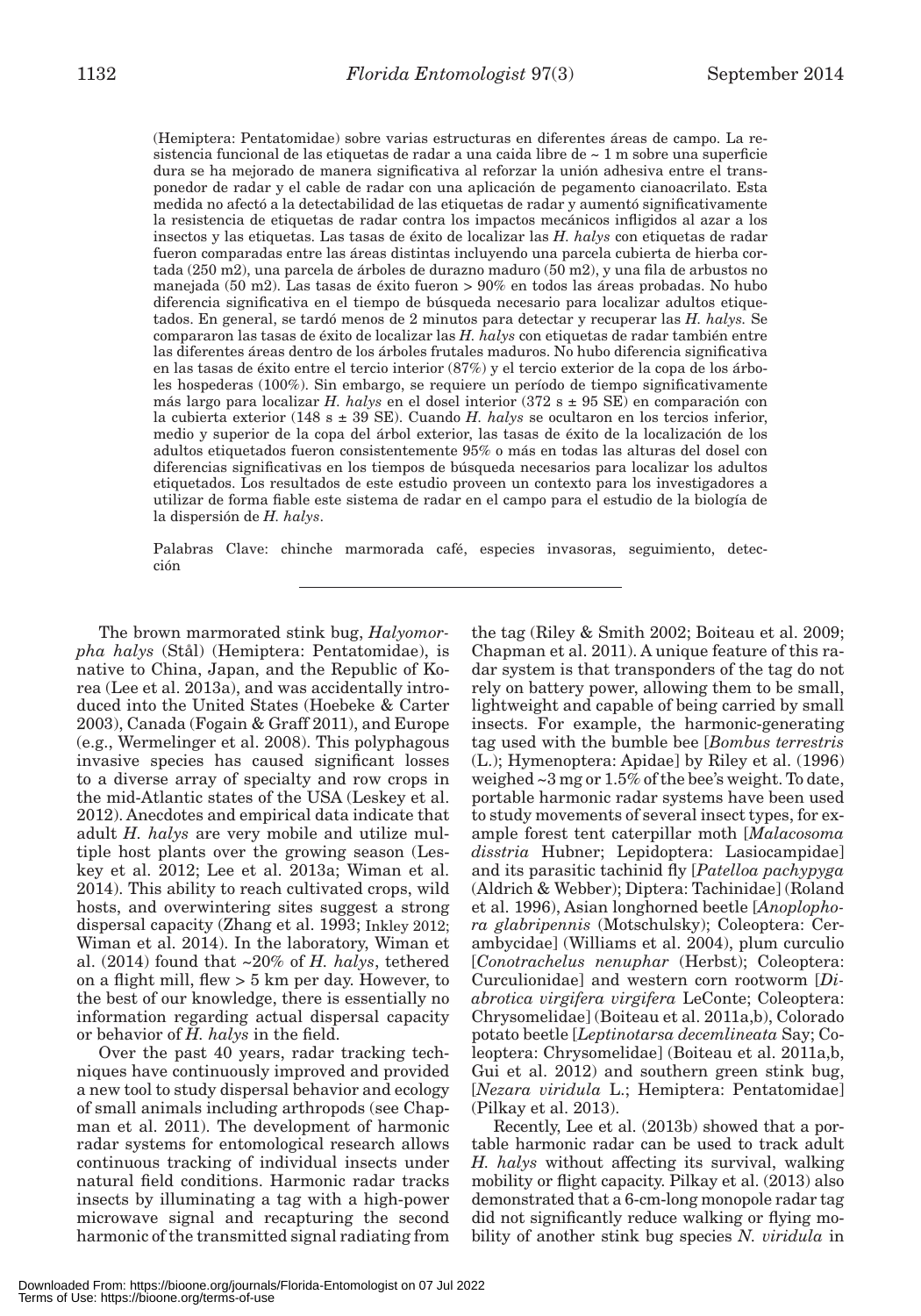the laboratory. To reliably operate the radar system, it is critical for the radar tag to be securely attached on the insect and remain functional when subjected to mechanical stress in the field, notably during severe weather conditions (Williams et al. 2004; Boiteau et al. 2009; Hall & Hadfield 2009). Lee et al. (2013b) demonstrated that the radar tag can be securely attached to the pronotum of *H. halys* adult by gently sanding the pronotum and applying cyanoacrylate glue. However, there has been no attempt to enhance the adhesive bond between radar transponder and wire. Solder paste has been used as an adhesive to form and maintain a resonant structure consisting of the transponder and wire loop. However, the strength of this solder paste bond varied substantially and often failed to securely hold the transponder on the wire when the radar tag was subjected to mechanical impacts in the field (Hall & Hadfield 2009). Such occurrences caused tagged individuals to be undetectable by the radar. In the field, obscuration of radar waves by vegetation and occurrence of false positive detection (i.e., harmonic generation by elements of the environment) would also affect the efficacy of the radar with respect to tag detection. Based on the findings of previous research, this study was conducted to (1) improve the resistance of radar tags to mechanical stresses, and (2) confirm and establish the efficacy of the harmonic radar in detecting adult *H. halys* in various agricultural landscapes. These data were required to enhance the proficiency of radar operations in the field to elucidate the dispersal behavior and ecology of *H. halys*.

## MATERIALS AND METHODS

Insects and Harmonic Radar

*Halyomorpha halys* adults used in this study were collected in the vicinity of Kearneysville, West Virginia (N 39° 31' W 77° 53'). Adults were maintained in screen cages  $(30 \text{ cm}^3)$  with food including potted soybean plants, peanuts, sunflower seeds and water at  $25 \pm 1$  °C,  $70 \pm 10\%$  RH and 16:8 h L:D. A portable harmonic radar system was custom-made by B. Colpitts and his laboratory at the University of New Brunswick, Fredericton, New Brunswick, Canada. The harmonic radar transceiver is portable  $(-10 \text{ kg})$  and battery-powered. The main radar components consist of the transmitter, the receiver, the signal processor, and the power supply. A 4 kW, 9.41 GHz radar transmitter is used to generate 100 ns long pulses at a rate of 1 kHz. The dipole radar tags  $(-3 \text{ mg})$ are passive (no battery) and consist of a small copper wire (9 mm long; 0.16 mm diam) (Belden Inc., Richmond, Indiana) and a transponder (Schottky diode - Agilent HSCH-5340, Agilent Technologies Inc., Santa Clara, California) (Fig. 1). The radar tags were assembled on site by attaching the diode to the wire loop  $(-1 \text{ mm } \text{diam})$  using solder paste (R276, Kester, Itasca, Illinois), so that the diode and loop formed a resonant structure that effectively converted energy from the fundamental frequency to the harmonic frequency. When a tag is illuminated by the 9.41 GHz radar signal, the diode causes harmonic currents to flow, which in turn cause the radar tag to radiate harmonic



Fig. 1. (A) Adult *Halyomorpha halys* with a 9-mm dipole harmonic radar tag. (B) Magnified image of the area indicated by the arrow in Fig. 1A: a) copper wire; b) solder paste; c) transponder.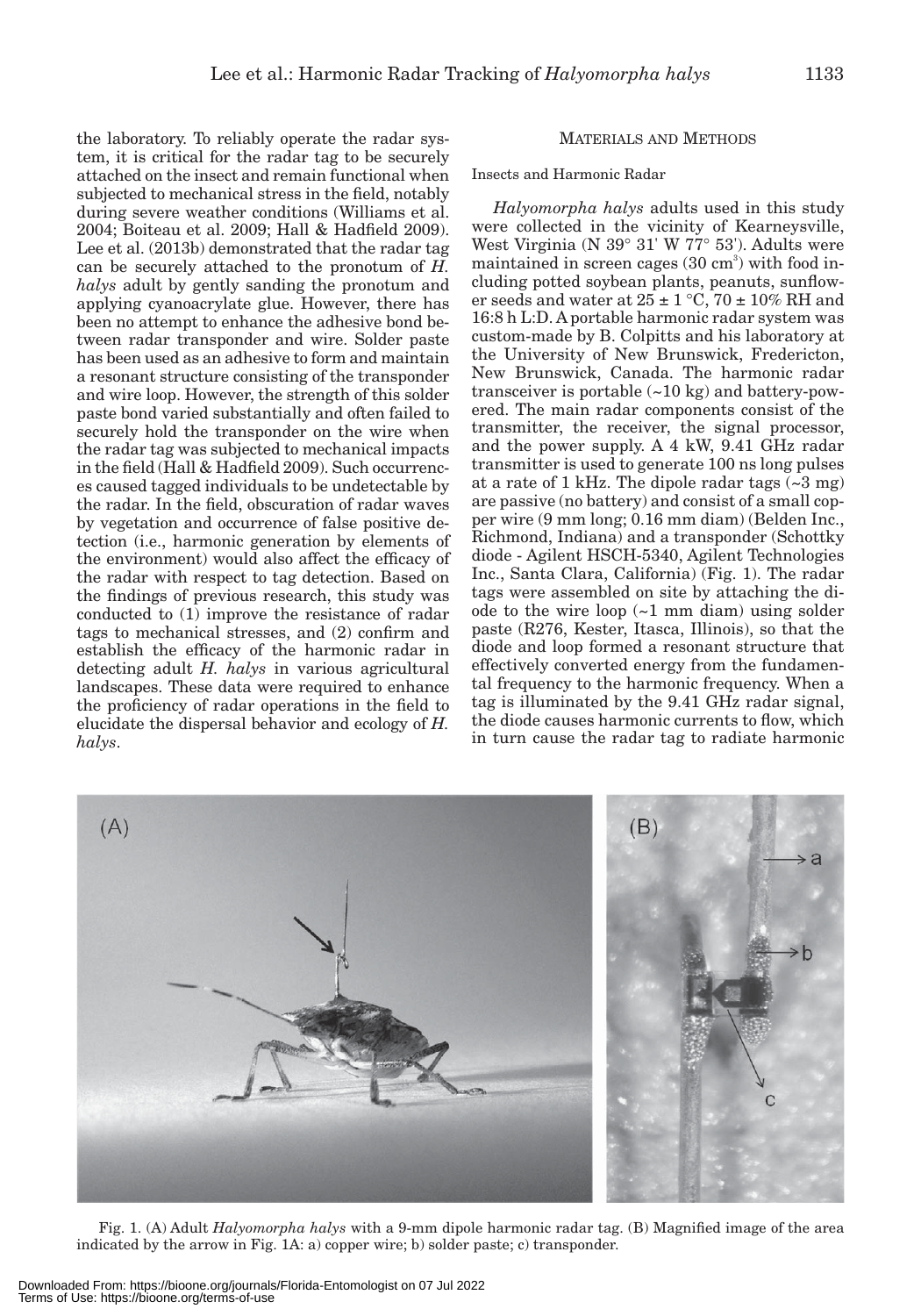signals; the radar receiver is tuned to detect the first of these harmonics at double the signal frequency, 18.82 GHz. Each tag was then attached to the pronotum of an adult *H. halys* using a cyanoacrylate glue (FSA; Barnes Distribution, Cleveland, Ohio) as described in Lee et al. (2013b).

## Reinforcement of Radar Tag Mechanical Resistance

This experiment was conducted to determine if the strength of the Kester® solder paste bond between radar transponder and radar wire (Fig. 1) could be increased to reduce the probability of tag failure due to mechanical impacts. Preliminary tests suggested that coating the tag loop with a cyanoacrylate glue (FSA; Barnes Distribution, Cleveland, Ohio) might protect the bond. The glue was applied in 2 ways: 1) as a strip across the solder paste bonding area between radar transponder and radar wire, and 2) by dipping the entire bonding area into the glue. The treated tags were left to dry at room temperature. These experimental tag treatments (glue strip or dipped) were compared with standard radar tags (no cyanoacrylate glue present on the bonding area between the transponder and the wire). All radar tags were attached to the pronotum of adult *H. halys* as described in Lee et al. (2013b) (Fig. 1A). Detectability of each tagged individual was verified by pinning the individual on the top of a yellow pyramid trap base (~50 cm tall) in a mowed grass-covered plot and operating the radar unit at a distance of 5 m away and from all 4 cardinal directions. Then, each *H. halys* tagged with one of the 3 treatments was subject to a drop test. Each radar-tagged insect was placed individually inside a plastic container (163 mL) and dropped (92 cm) 3 times from a laboratory counter to the laboratory floor (Lee et al. 2013b). After 3 drops, each *H. halys* test subject was checked to determine if the tag remained attached to the pronotum. If the tag remained attached to the insect, the detectability of the radar tag was evaluated again as described above. Twenty individuals were tested for each treatment. The data were analyzed using likelihood ratio tests based on nominal logistic models to compare the radar tag detectability among the 3 treatments (JMP Genomics 5.0, SAS Institute).

## Radar Efficacy in Various Landscapes

Experiments were conducted in 4 different landscapes with increasing plant obscurative structure. The ability of the harmonic radar to detect radar-tagged *H. halys* in these landscapes was assessed by having one person pin the tagged insects and another person (unaware of the location of tagged insects) attempt to locate the insects using the portable harmonic radar unit.

Three individuals were trained for this radar operation; all three were involved as radar operators in the study. Thirty trials were conducted for each landscape type. The search was recorded for time duration and success rate of locating insects with functional radar tags in each trial. The success rate was compared among the landscapes using likelihood ratio test based on nominal logistic models. The time duration was log-transformed for normality and analyzed using ANOVA (JMP Genomics 5.0, SAS Institute).

The first experiment (open landscape) was conducted in the absence of obscurative plant structures. A 30-m radius circular plot was laid out, and 8 yellow pyramid trap bases (~50 cm tall) were deployed every 45° on the 188-m long circumference. Among those 8 trap bases, one was randomly chosen and a *H. halys* adult was pinned on the top of the trap base (~50 cm from the ground), whereas the other 7 trap bases had insects with non-functional radar tags pinned on the top. A blind search was conducted to locate *H. halys* having a functional radar tag. The search began from the center of the plot and continued until either the radar detected a signal or a maximum of 10 min per trial had lapsed.

The second experiment (mowed grass landscape) was conducted to locate *H. halys* adults concealed on a mowed grassy field  $(50 \times 5 \text{ m})$ . Radar-tagged adults were concealed individually by pinning each one on grass or other vegetation in the experimental plot. The radar operator, unaware of the location of the tagged insects, searched the experimental plot by sweeping and walking through the arena with the radar. Once a positive signal from the radar system indicated the general location of the target insect, the operator started using both radar and visual methods to recover the tagged *H. halys*. The search continued until either a radar operator recovered the insect, or a maximum of 10 min per trial had lapsed.

The third experiment (exterior tree-canopy landscape I) was conducted within the border row of ~2.5 m tall cv. 'Loring' peach [*Prunus persica* (L.) Stokes; Rosales: Rosaceae] trees planted in 1999 with 1.5-m within row spacing and tree row length of ~50 m. Radar-tagged *H. halys* were pinned at exterior locations of the canopy at 1.0- 1.5 m from the orchard floor on or near limbs, leaves and 1-2 cm diam fruit. When a radar operator received a positive signal from the radar system indicating the location of the tree with the radar-tagged insect, the operator started using both radar and visual methods to pinpoint and recover the tagged *H. halys* from the tree. The search continued until either the radar operator recovered the insect, or a maximum of 20 min per trial had lapsed.

The fourth experiment (exterior tree-canopy landscape II) was conducted in a similar manner in a ~15 m tall tree hedgerow of wild trees and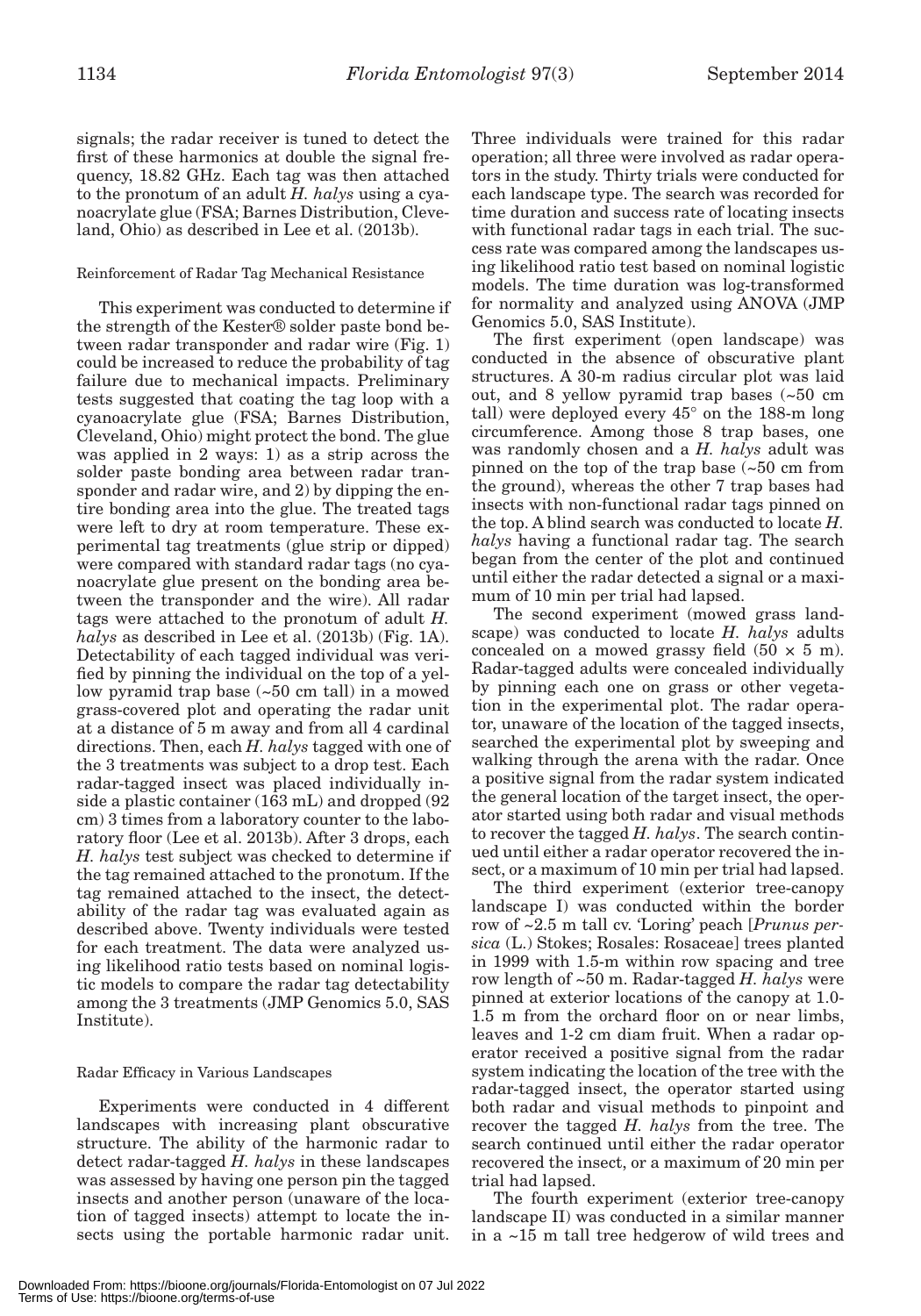shrubs including walnut [*Juglans* spp.; Fagales: Juglandaceae], tree of heaven [*Ailanthus altissima* (Mill.) Swingle; Sapindales: Simaroubaceae] and black locust [*Robinia pseudoacacia* L.: Fabales: Fabaceae]. A 50-m long section of hedgerow was used as an experimental plot in this study. Radar-tagged adults were deployed and recovered using methods described in experiment 3 (exterior tree-canopy landscape I).

#### Radar Efficacy in Various Within-Tree Locations

The first experiment was conducted using mature 'Paula Red' apple [*Malus domestica* Borkh; Rosales: Rosaceae] trees (~4 m tall; ~15 m canopy circumference) planted in 1997 at 6.8-m within row spacing that had fruit and foliage present. This orchard plot was located at the University of West Virginia's Kearneysville Tree Fruit Research and Education Center. Within the apple tree canopy, the efficacy of radar at detecting *H. halys* was evaluated at 2 different locations. Radar-tagged *H. halys* were pinned at a height of  $\sim$ 1.5 m either 1) within the inner third of the tree canopy near the main tree trunk in locations covered by foliage that could potentially block and interfere with radar signals, or 2) within the outer third of the tree canopy that lacked objects that could potentially block radar signals. In each trial, a radar-tagged adult was randomly placed and pinned among 10 trees within the orchard border row. A radar operator first attempted to locate the tree harboring the radar-tagged insect and then pinpointed the insect within the canopy of the selected tree. The search continued until either the radar operator recovered the insect, or until a maximum search time of 20 min had lapsed for each trial. Fifteen trials were conducted for tagged adults hidden at the inner third and at the outer third of each selected tree canopy. The data were analyzed using Fisher's exact test to compare the success rates of locating radartagged insects between the inner and outer tree canopies. The time duration to locate the insects was compared using the Wilcoxon/Kruskal-Wallis test (JMP Genomics 5.0, SAS Institute).

The second experiment was conducted using mature 'Bronze Beauty Bosc' pear [*Pyrus communis* L.; Rosales: Rosaceae] trees (~4 m tall; ~15 m canopy circumference) planted in 1996 at 3-m within row spacing that had fruit and foliage present. This plot was located in an orchard plot at the USDA-ARS Appalachian Fruit Research Station at Kearneysville, West Virginia. Within the pear tree canopy, the efficacy of the radar in detecting *H. halys* was evaluated by pinning radar-tagged *H. halys* adults in the exterior third of the canopy at lower, middle, and upper tree canopy heights. A radar operator attempted to locate the radartagged insect. A ladder was used to search the upper tree canopy if needed. The search continued

until either the radar operator located the insect, or until a maximum search time of 10 min had lapsed for each trial. Twenty trials were conducted at each of the 3 heights within the canopy. The time duration to locate the insects was log-transformed for normality and compared using ANOVA (JMP Genomics 5.0, SAS Institute).

#### RESULTS

#### Reinforcement of Radar Tag Mechanical Resistance

The glue treatment itself did not affect the detectability of radar tags compared with the untreated tags ( $\chi^2 = 2.231$ , df = 2, *P* = 0.328) (Fig. 2A). There was only one case in which the radar transponder fell off the radar wire while applying the glue strip. No transponder fell off with the glue dip method. The resistance of radar tags treated with glue to random mechanical collisions inflicted in the drop tests was significantly higher than that of untreated tags ( $\chi^2$  = 39.543, df = 4, *P* < 0.0001) (Fig. 2B). The percentage of detectable radar tags decreased by 85% in the drop tests when the radar tag was not treated with glue. By contrast, when glue strip was applied, the percentage of detectable radar tags decreased by only 30% in



Fig. 2. Detectability of radar tags on *Halyomorpha halys* (A) before and (B) after the drop test. 'Detectable' indicates that the radar tag remained on the insect and was fully functional; 'Not functional' indicates that the radar tag remained on the insect but was not detectable; 'Detached' indicates that the radar tag was detached from the insect.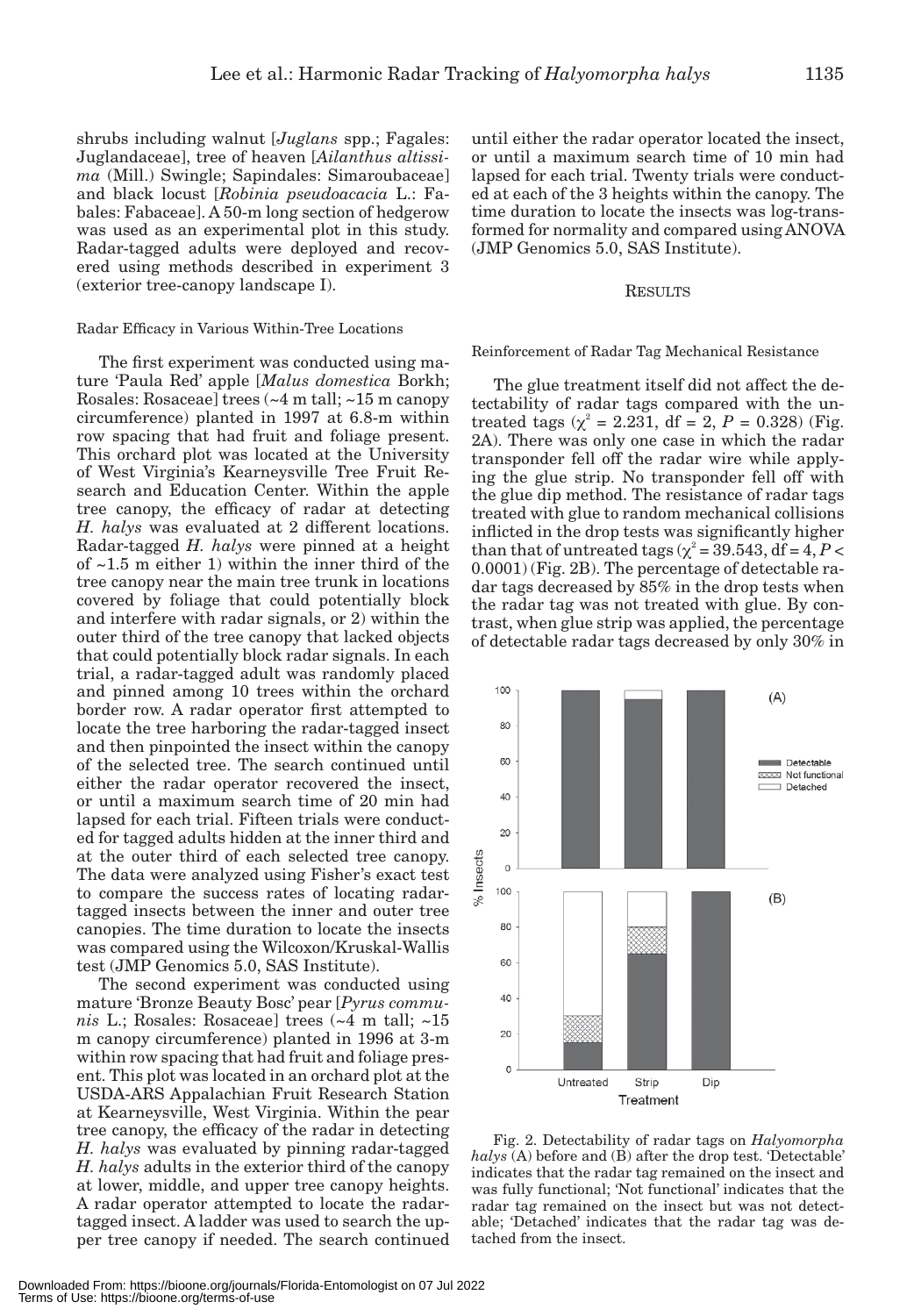the drop tests. When glue dip treatment was applied, there was no decrease in the detectability of radar tags following the drop test (Fig. 2).

## Radar Efficacy in Various Landscapes

The success rates of locating radar-tagged *H. halys* were > 90% in all 4 landscapes with the comparable areas to be searched (~50 m long) ( $\chi^2$  $= 4.542$ , df  $= 3, P = 0.208$  (Table 1). In general, radar-tagged insects were detected and recovered within 2 min, despite the increasing complexity of the landscape and habitat. In the first experiment (open landscape), the distance of radar signal detection was of interest: the tagged insects were first detected at  $14.6 \pm 0.4$  m in the open landscape setting. There was no significant difference in the search time needed to locate the radar-tagged insects among the landscapes  $(F_{3,112})$  $= 2.424, P = 0.069$  (Table 1).

## Radar Efficacy in Various Within-Tree Locations

There was no significant difference in the success rate of locating radar-tagged *H. halys* deployed in the inner or outer third of tree canopies (Fisher's exact test:  $P = 0.483$ ) (Table 2). However, it took significantly longer to locate *H. halys* in the inner tree canopy, compared with the outer canopy  $(\chi^2 = 7.262, df = 1, P = 0.007)$ . When radar-tagged *H. halys* were concealed at different heights within the outer tree canopy, the success rates of locating the insects were consistently 95% at the lower, middle and upper heights (Table 2). There was also no difference in the search time needed to locate the insects among the 3 heights  $(F_{2.52} = 0.703, P = 0.499).$ 

## **DISCUSSION**

Although harmonic radar systems are a powerful tool to track individual target insects, it is not uncommon in most field studies that some tagged individuals remain undetected. It is difficult to pinpoint the exact cause, but many explanations have been suggested (Williams et al. 2004; Hall & Hadfield 2009; Gui et al. 2012). Gui et al. (2012) reported that 47% of tagged individuals were not recovered in their study in which Colorado potato beetles were released and tracked in the field. Typically many of the missing individuals had dispersed out of the arena or had come to rest behind or within objects (e.g., soil cavity, rock, or vegetation) where microwaves could not reach the diode (Boiteau et al. 2011b; Gui et al. 2012). Another potential cause includes lost or damaged radar tags (e.g., missing diode or wire) (Williams et al. 2004; Hall & Hadfield 2009). Lee et al. (2013b) demonstrated that a radar tag can be securely attached to the pronotum of a *H. halys* adult by gently sanding the pronotum and applying cyanoacrylate glue. With a strong adhesive bond of >150-g force, it is unlikely that the radar tag could be detached from *H. halys* due to self-generated motions when the tag is entangled in the field. However, the solder paste bond between transponder and wire often failed to hold the 2 parts together securely when the radar tag was subjected to mechanical impacts; and this is a major limitation of the radar system that caused the failure to recapture individuals (Hall & Hadfield 2009). To maximize the capacity of the harmonic radar to detect tagged insects, it is critical that the radar tags must not only be securely attached to the insect, but also to remain functional when exposed to a range of mechanical stresses in the field. In this study, we demonstrated that coating the solder paste bond with cyanoacrylate glue substantially increased the resistance of the bond to mechanical stresses, and that this protected the functionality of the radar tag. Applying cyanoacrylate glue as a protective shield did not affect the radar efficacy. The addition of this procedure to the assembly of tags should decrease the incidence of undetected individuals in the field due to non-functionality of radar tags.

Detection of tagged *H. halys* adults with the harmonic radar was highly effective (> 90%) when the insects were hidden on the exterior parts of trees or grasses in various landscapes with ~50 m row length to be searched. In particular, it took less than 2 min in most cases to detect and recover insects in diverse plant architectures within tree fruit orchards. In addition, within-tree locations of *H. halys* did not affect the success rate of locating the insects using the radar system. Success rates were 87% and 100% when insects were concealed in the inner and outer tree canopies,

TABLE 1. RADAR DETECTABILITY OF *HALYOMORPHA HALYS* CONCEALED IN VARIOUS LANDSCAPES IN WEST VIRGINIA.

| Landscape               | Success rate $(\%)$ of locating insects | Time duration to locate insects (sec) |
|-------------------------|-----------------------------------------|---------------------------------------|
| Open                    | 100                                     | $120.00 \pm 11.20$                    |
| Mowed grass             | 93                                      | $141.14 \pm 17.58$                    |
| Exterior tree-canopy I  | 97                                      | $118.55 \pm 31.36$                    |
| Exterior tree-canopy II | 100                                     | $94.24 \pm 15.63$                     |

Values within a column are not statistically different (success rate:  $P = 0.208$ ; time duration:  $P = 0.069$ ).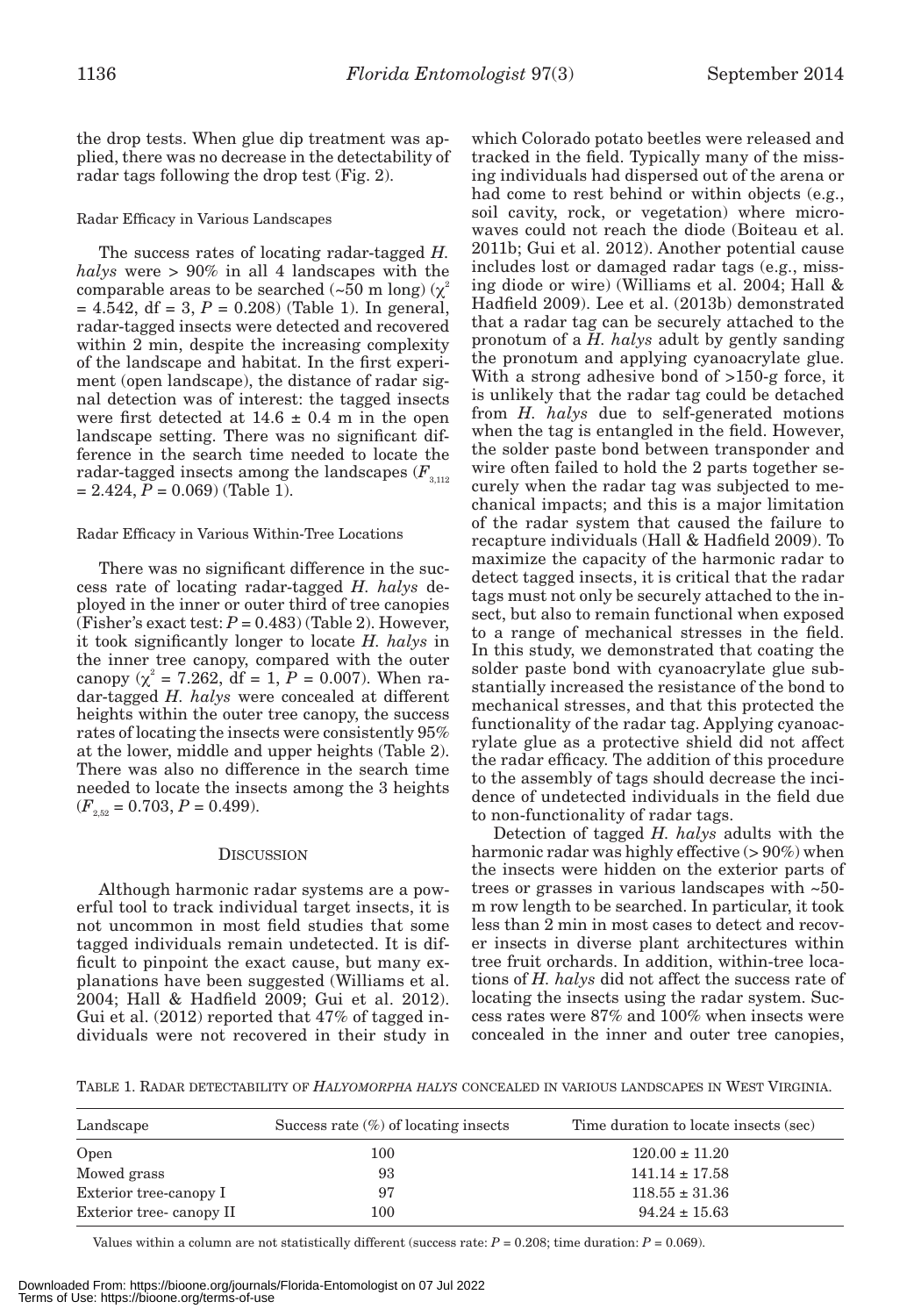| Experiment   | Insect location<br>within tree | Success rate $(\%)$<br>of locating insects | Time duration<br>to locate insects (sec) |
|--------------|--------------------------------|--------------------------------------------|------------------------------------------|
|              | Inner                          | 87 a                                       | $372.69 \pm 95.00$ a                     |
|              | Outer                          | 100a                                       | $148.40 \pm 38.60$ b                     |
| $\mathbf{2}$ | Lower                          | 95a                                        | $61.67 \pm 13.03$ a                      |
|              | Middle                         | 95 a                                       | $76.68 \pm 19.21$ a                      |
|              | Upper                          | 95a                                        | $110.47 \pm 28.91$ a                     |

TABLE 2. RADAR DETECTABILITY OF *HALYOMORPHA HALYS* CONCEALED AT VARIOUS LOCATIONS WITHIN TREES IN WEST VIRGINIA.

Values followed by the same letter within a column are not statistically different in each experiment  $(P = 0.05)$ .

respectively. Nevertheless it took twice as long, on average, to locate the insects concealed within the inner parts of tree canopies, compared with those concealed within the outer parts. The efficacy of the harmonic radar at detecting tagged insects can be significantly affected by the amount of plant material blocking 'microwave sightlines' between the transceiver and the tag (e.g., Lövei et al. 1997; Boiteau et al. 2011b). When radar tags were placed behind a tree, maximum detectable distance by radar was substantially decreased, compared with tags in open sight locations (Lövei et al. 1997). Boiteau et al. (2011b) also found that detection rates declined by up to 70% when radar tags were placed in the second row compared with the first row of a corn field. In this study, it required more time to achieve clear microwave sightlines through foliage when the insects were located at the inner canopies of apple trees, compared with those located in the outer canopies. Various levels of search effort are needed to locate clear microwave sightlines that allow the detection of the radar-tagged insects that may be concealed by vegetation, or that are oriented away from optimal polarization (i.e., angle of tag relative to the angle of incipient microwaves) (Lövei et al. 1997; Boiteau et al. 2011b). In this study, radar tag orientation was randomly decided when concealing the tagged insects. In general, clearer and wider radar detection zone was achieved when the angle of tag relative to the microwave was close to perpendicular.

Accurate and quick detection are the 2 fundamental reasons for researchers to use the radar system in the field to track the movement of target insects. Portable harmonic radar systems have benefited from technological developments and have become more compact, while providing more reliable detection. The radar system used in this study was the fourth generation of a harmonic radar system developed by B. Colpitts, University of New Brunswick, Fredericton, New Brunswick, Canada. This new system provided better detection capacity when the radar-tagged insects were covered by soft vegetation such as twigs and leaves within a tree canopy compared with previous systems (e.g., see Boiteau et al. 2011b). This

reliable detection also was due to very few false positive signals received during searches. With proper calibration, it was possible to minimize most of the potential false positive signals typically created by the high water contents of dense vegetation as well as the soil surface. However, while decreasing the transmitted microwave power reduces the incidence of false positives, it also reduces the detectable range, a trade-off that the operator must consider.

Radar tracking provides advantages over traditional mass mark-recapture approaches (e.g., painting, dust marking and protein marking) such as higher recapture rates and individual tracking of target insects (Hagler & Jackson 2001; Williams et al. 2004; Hall & Hadfield 2009; Chapman et al. 2011). Indeed, recovery of radartagged southern green stink bugs in and around cotton fields was much higher for tagged bugs (up to 75%) compared with the recovery of marked bugs using sweep net and drop cloth sampling (up to 35%) after 24 h (Pilkay et al. 2013). However, harmonic radar tracking typically requires more time, training and resources compared with typical mark-release-recapture approaches. Therefore, the best tracking technique will likely vary according to the scientific question being posed.

This study reports a new method to increase the resistance of radar tags to mechanical stresses by shielding and bolstering the bond between the transponder and the radar wire. Our results also demonstrated that radar-tagged *H. halys* can be detected with sufficiently high success rates for field operation in various agricultural landscapes. The radar technique will help researchers elucidate dispersal behaviors and distribution patterns of *H. halys* in the field.

#### ACKNOWLEDGMENTS

We thank Cameron Scorza and John Cullum for excellent technical support. We thank Alan Biggs for allowing us to conduct trials at Kearneysville Tree Fruit Research & Education Center. This work was supported by USDA-NIFA SCRI award # 2011-51181-30937 and by the Cooperative Research Program for Agricultural Science & Technology Development (Project No. PJ008946;